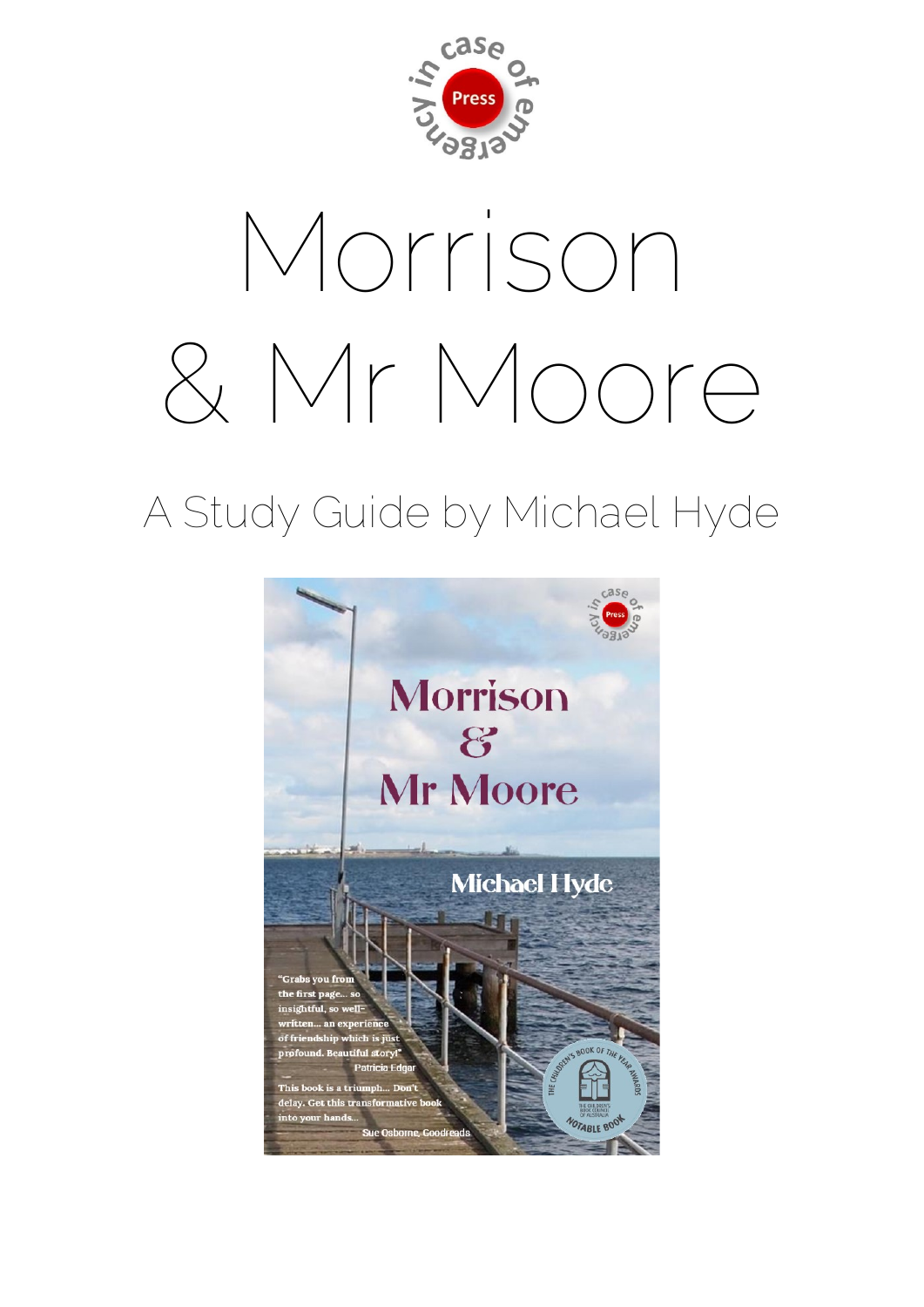# MORRISON AND MR MOORE STUDY GUIDE

This study guide is written by the author, Michael Hyde

Most of the questions below are asking for a written response. However your teachers and/or your class might decide that some of the questions could be better explored through discussion; or as a class talk; or as a digital presentation; or as a film script/synopsis (checkout Morrison's Film Synopsis p52); or…

# How did the story make you feel?

A well-known Australian author, Rodney Hall once said that after finishing reading a novel, the most important question you could ask yourself and others was**, 'How did it make you feel?'**

Hall is an award winning author. He's won the *Miles Franklin Award* (Australia's biggest literary prize) and been nominated a number of times for the *Booker Prize* (one of the world's biggest literary prize) plus many other awards. So his question about our feelings comes from many years of experience.

1. After reading *Morrison and Mr Moore* how did the story make you feel? (Angry, happy, sad, thoughtful, nothing etc). Try to be specific in your answer. Try to find something that happened in the book that explains or demonstrates what you're saying.

#### What's the story about?

2. After you've finished reading *Morrison and Mr Moore*, in only two sentences answer the question : What is the story about?

(Writers are often asked this question by editors. It's not always an easy thing to do.)

3. Was it worth reading? Explain in one paragraph giving three reasons for your answer.

#### What on Farth was that about?

There are many moments and scenes in this novel that might perplex some readers. And to tell you the truth, sometimes they still perplex me. Even though I wrote the story, every now and then I re-read sections and wonder what I meant by it. Some parts mean different things to different people. Some parts mean different things to you at different times.

The list below asks the simple question: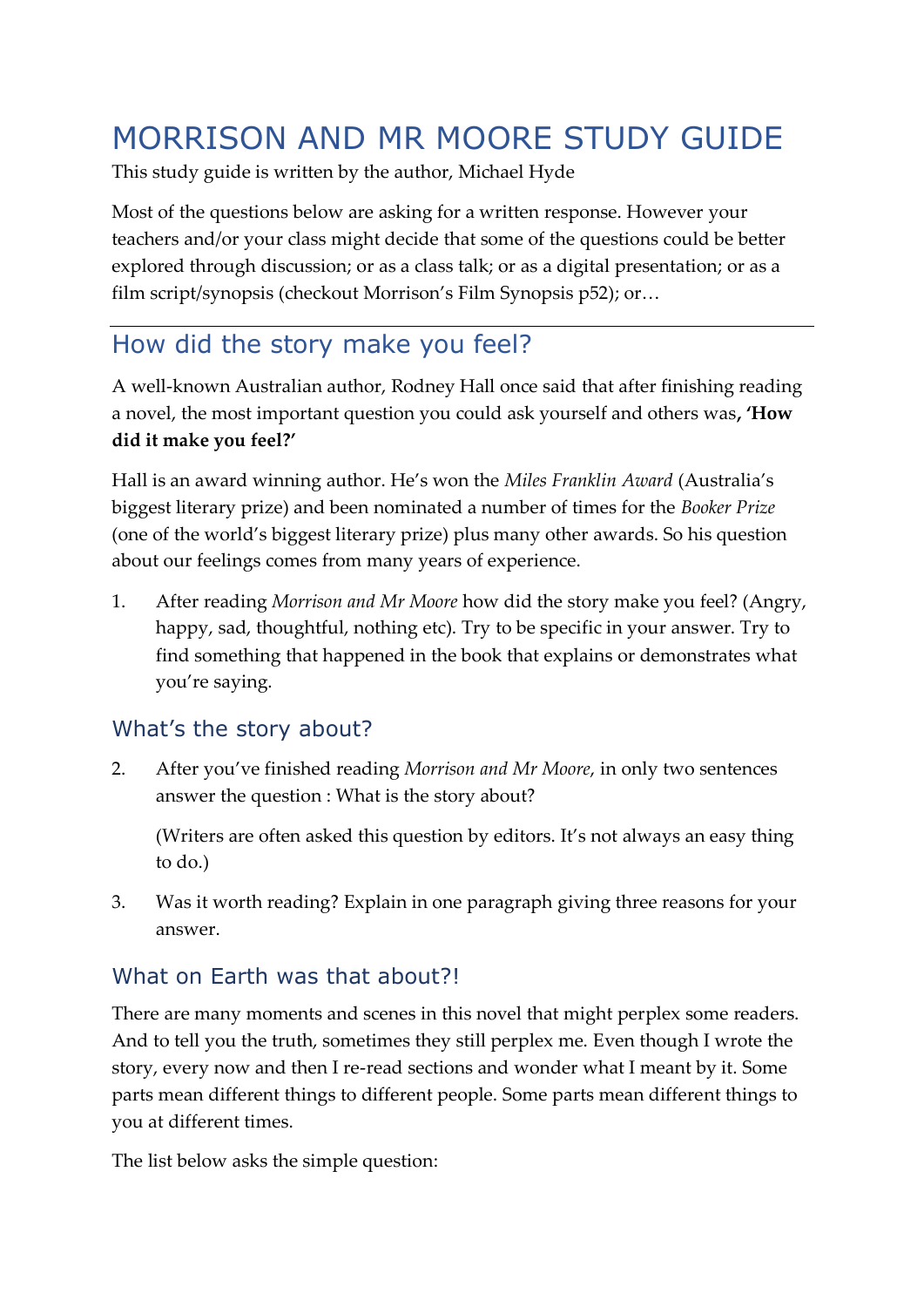#### What did the scene mean to you as the reader?

Give reasons and explanations in your answers. Remember, often readers get different ideas from the same scene, so your answers may vary.

- 4. The movie*, I know where I come from*, produced by Morrison and his friends. (pp 52-53)
- 5. Morrison reads *Murder on the 1:30* (p25) the story written by John Morrison which is studied by Morrison's English class.
- 6. On page 50 Morrison tells an anecdote from John Morrison about a friend, Mary, who brings a draft of a story to him for his comments. John Morrison asks his friend a number of questions. What's he trying to get his friend to understand?

## **Characters**

There are major and minor characters in the novel. Mr Moore, Morrison, Grandma, Roxy, Petticoat, Little Terry, Frankie, Jack Kettle, Mr Hamm, Ms Gerrard and so on.

7. Which character did you like best?

He/she could be a major or minor character. Explain your response, drawing on what they did, how they behaved, specific scenes and maybe how they made you feel.

8. Which character irritated or annoyed you?

Explain your response using the guidelines in question 7.

9. What do you think of Morrison?

Let's face it, he could be very annoying, amusing, a smartarse, kind, vicious. Did you like or dislike him? Or did your attitude change as you read the story? Maybe your feelings about him kept on changing. Please give examples.

10. How do you feel about Morrison's mother

Morrison's mother features throughout the story, usually connected to a bad or sad memory of Morrison. There are parts of the story where her alleged treatment of Morrison horrifies us. Then there are scenes where she is dying; and the funeral where she sits up and chats to her son. How did you feel about her as you read the novel? Did you have any sympathy for her? Did you have sympathy for Morrison? Did you wonder about why she fell into such a deep hole? Does Morrison ever show signs of compassion for his mother? Or any understanding of her life?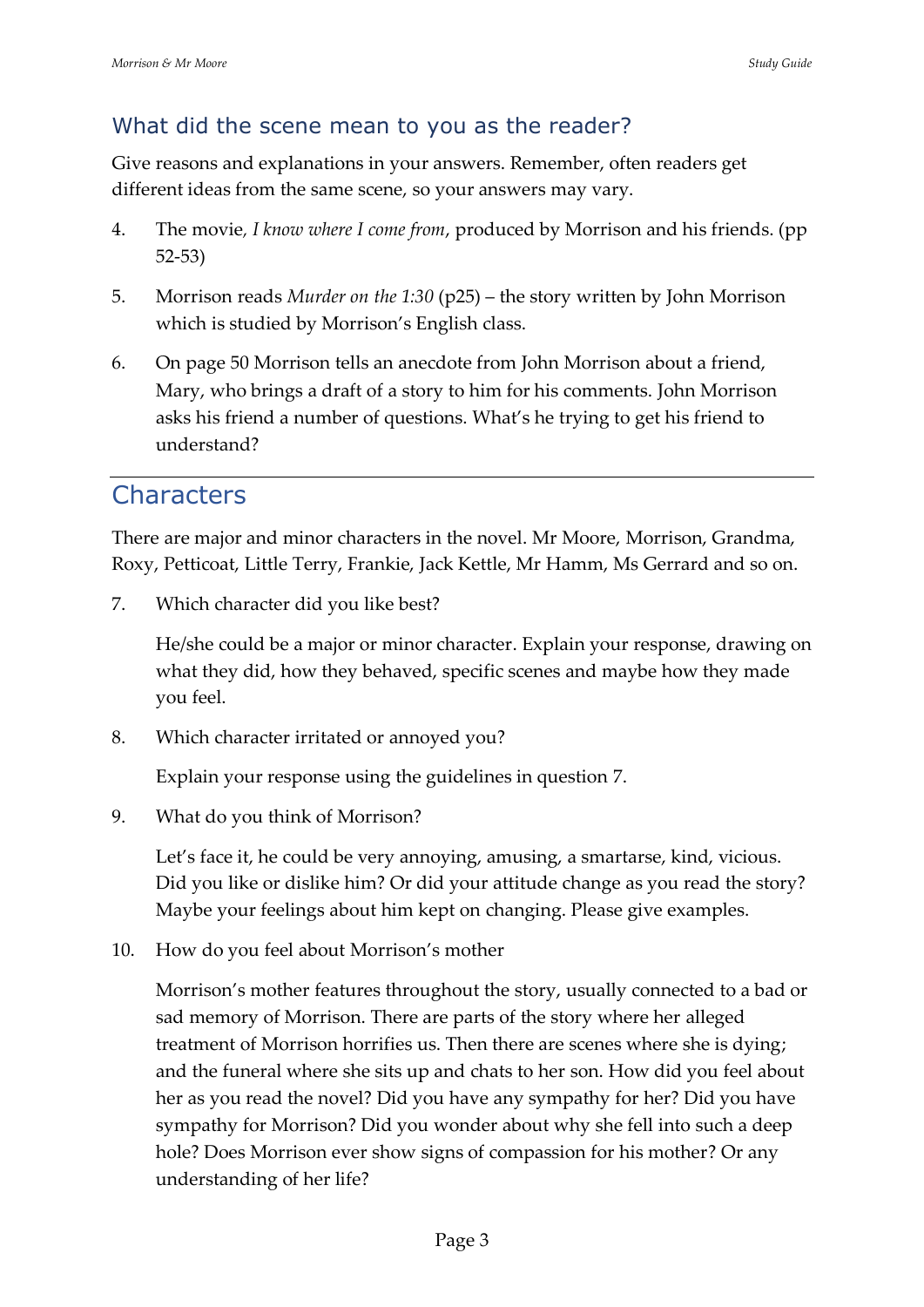Write a response to these questions drawing on scenes and information from the book. You could also use your own imagination as to what her life was like and perhaps what her demons were.

# Friendship

To a great extent this story is about friendship. In his story, Morrison often ponders on the question of friendship (p145 and p 127), especially his unique connection to Mr Moore. He also writes a piece on his grandma (pp 88 – 93). However the novel is particularly about an improbable friendship between a rebellious student, Morrison and an ageing school Principal, Mr Moore. There are of course other friendships in the novel as well.

- 11. How realistic is the developing friendship between Morrison and Mr Moore? Give reasons.
- 12. How realistic is the friendship group of Morrison, Roxy, Petticoat Boy and Terry?

What binds them together? In what ways are they 'different'? Are they a big band of misfits or not so strange after all? Are they just a bunch of kids who like to be seen as 'different'? Did any of them annoy you? Give reasons.

13. Is there someone in your life who you consider a friend? Or perhaps someone who was a friend but who is no longer around or no longer a part of your life.

Write at least a page about this friend and what they mean (meant) to you.

Refer to how you first met, what they look like, what you do (or did) together, where you spent time. your secrets, their personality, quirks, things you don't like about each other etc.

You might like to refer to the friendships in the book and how they remind you of your friend or how they don't.

**NB. Avoid writing in generalities** ('they're cool; 'always there when you need them'; 'words can't explain' etc). It's the details you write about which will bring your piece to life and do justice to your friendship.

14. Do you know of any friendships that seem as strange as Morrison and Mr Moore's? Perhaps out of the people you know. Or your family. Or perhaps you don't know them very well but have wondered how come they're friends. Or siblings. Or even married.

Again, write about them using the suggestions in the first question, making sure you describe the 'strangeness' in detail, using big and small observations.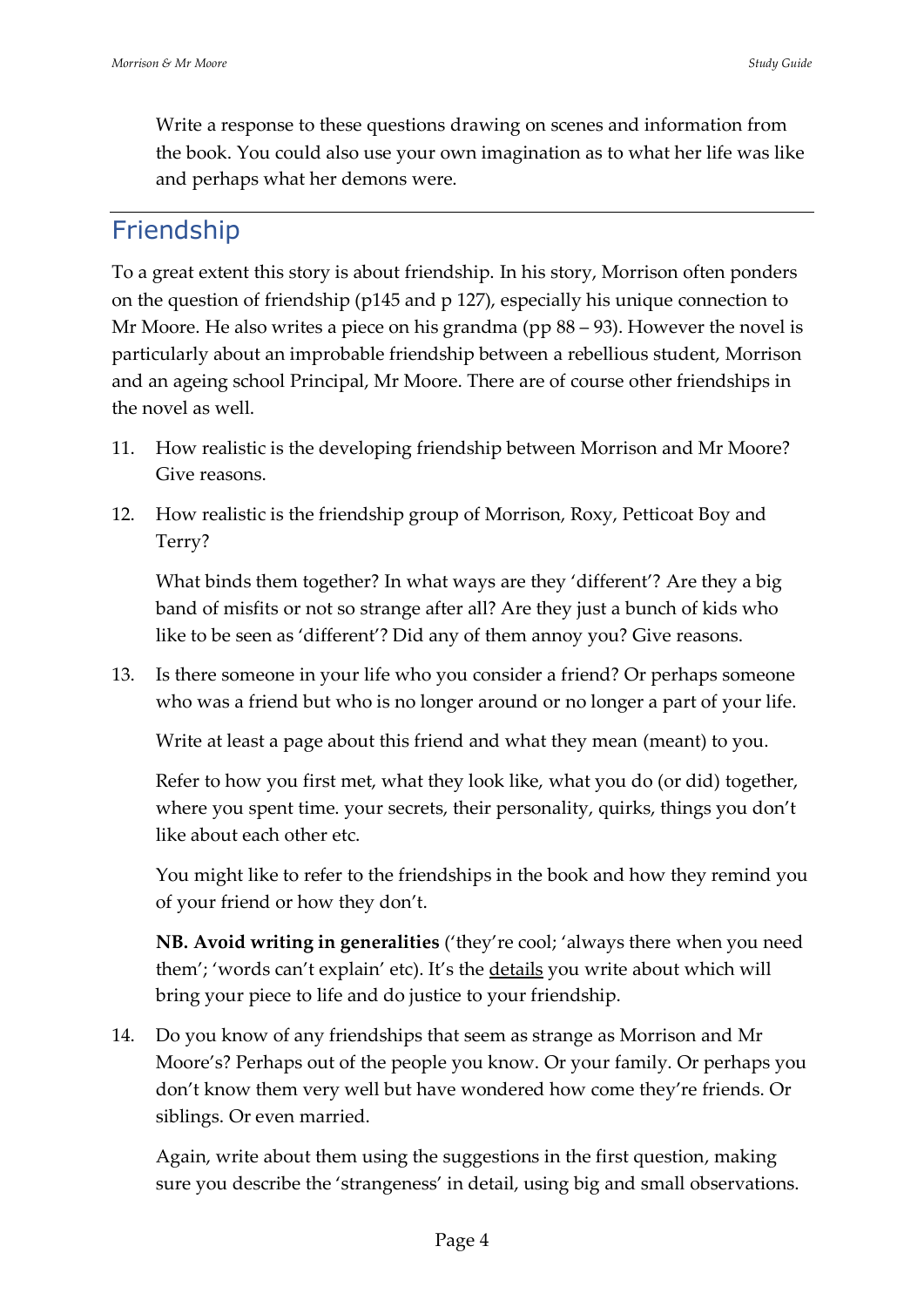# Schools, Teachers and Students

Much of the story happens in and around Morrison's school, Riverside College. He muses on many aspects of school life, often while sitting outside Mr Moore's office. He has some amusing anecdotes and some dark thoughts about what goes on in class, his teachers, other students, and school life in general.

- 15. How realistic are the school scenes in the novel? Describe how it differs from your school.
- 16. Morrison reflects on what makes a good teacher. In fact he wonders why people become teachers. He notes a few examples where he thinks a certain teacher is a 'good teacher'. Jack Kettle, Maths teacher, Bernie Kriaris, his literature teacher, Ms Gerrard, Media teachers, Stan and Izzie, and Frankie all receive some small accolades. Mr Moore, of course receives a number of compliments. What does Morrison think makes a good teacher?

(This question might make a good class discussion before answering the above.)

- 17. Which of Morrison's teachers did you like the best and why?
- 18. From your own perspective, what characteristics make a 'good teacher'? Some examples will strengthen your answer.
- 19. You've been attending school for many years now. From kindergarten till now – except for the pandemic! You've experienced many teachers through Primary and Secondary School.

Who was one of the best teachers you had?

What did they teach? How did they teach? How did they communicate with you and the rest of the students? What were their good points? What were their bad points? How well did they know the subject they were teaching? Was there anything unusual about them (the way they dressed, their explanations, humour, seriousness, strange habits, interesting habits, their personal stories, punishments, rewards)? Did you look forward to the time spent with them? Would the rest of the students who had the same teacher, agree with your answer?

20. There's a number of students referred to in *Morrison and Mr Moore.* Roxy, Little Terry, Petticoat Boy, Chris, Billy, the film students and Morrison himself.

Do any of them remind you of any students you might have come across in your schooling?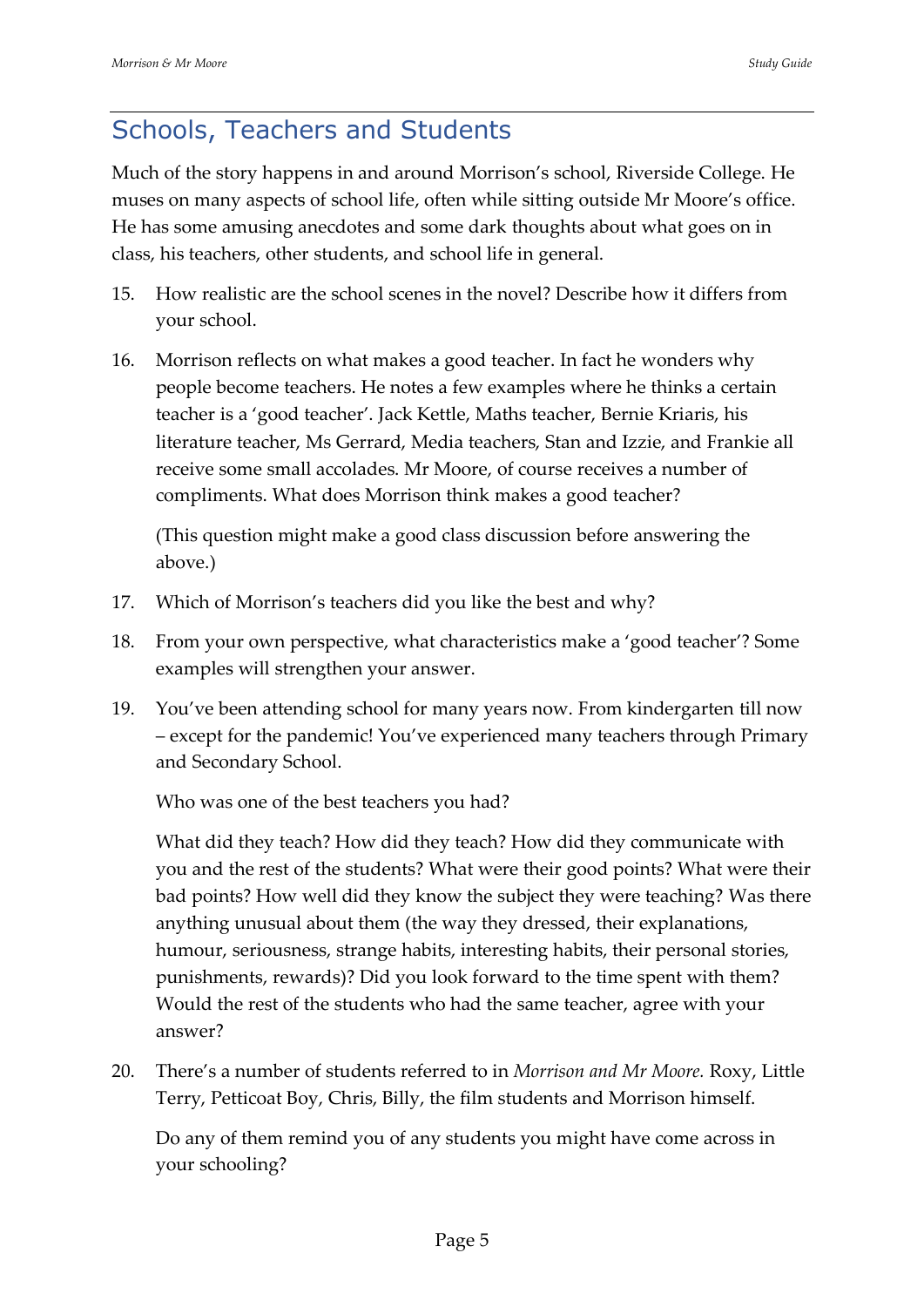In what ways did they remind you of the characters in the book? How do you remember them? Why do you remember them? How did they act in class and out of class? Were they all good, all bad or a combination? Do you have any specific stories about them?

#### Memory

Memory is a pesky little devil. Morrison frequently refers to his memory – its reliability or unreliability. At the start of the novel one of the quotes, by the author Julian Barnes, refers to the question of memory when telling stories from our lives.

And of course there is Mrs Moore who has Alzheimer's, a disease that destroys memory. Her condition is talked about by Mr Moore, and she sits in the background as the story progresses. She also features in the interview done by Morrison, Roxy and Marcus (Petticoat Boy) (pp104-111).

My own mother died of Alzheimer's and my father wrote a book about looking after her, called *Betty and me – a love story.* So even though my mother's Alzheimer's was very sad, I became intrigued by how memory works, as you can tell by my novel.

Think of an important memory, happy or sad, in your life. It has to be important to you. It could be a break-up in your family; a wedding; a catastrophe; a sadness; something funny; tragic; a mixture of emotions; a special place (see *Special Place* at the beginning of the story).

Write at least a page about this event or place. Tell everything you remember about the event. Who? What? Where? When? Why? How?

When finished, read it through and share with another class member. In discussion with each other check-out how accurate your memory is. How accurate is your retelling? Was there anything you're not sure of? Anything not quite as it happened? Anything missing? Anything exaggerated?

Once you've done that you might think that even though you might have exaggerated or left out certain things, the story works well. Then again you might feel like writing another version.

# John Morrison

Australia has a wonderful history of story-tellers, from First Nations People all the way through to today. John Morrison is an actual Australian writer who died in 1998 at the age of 94. He is the writer from whom Morrison takes his new name. He was mainly known for his short stories and was one of many Australian writers between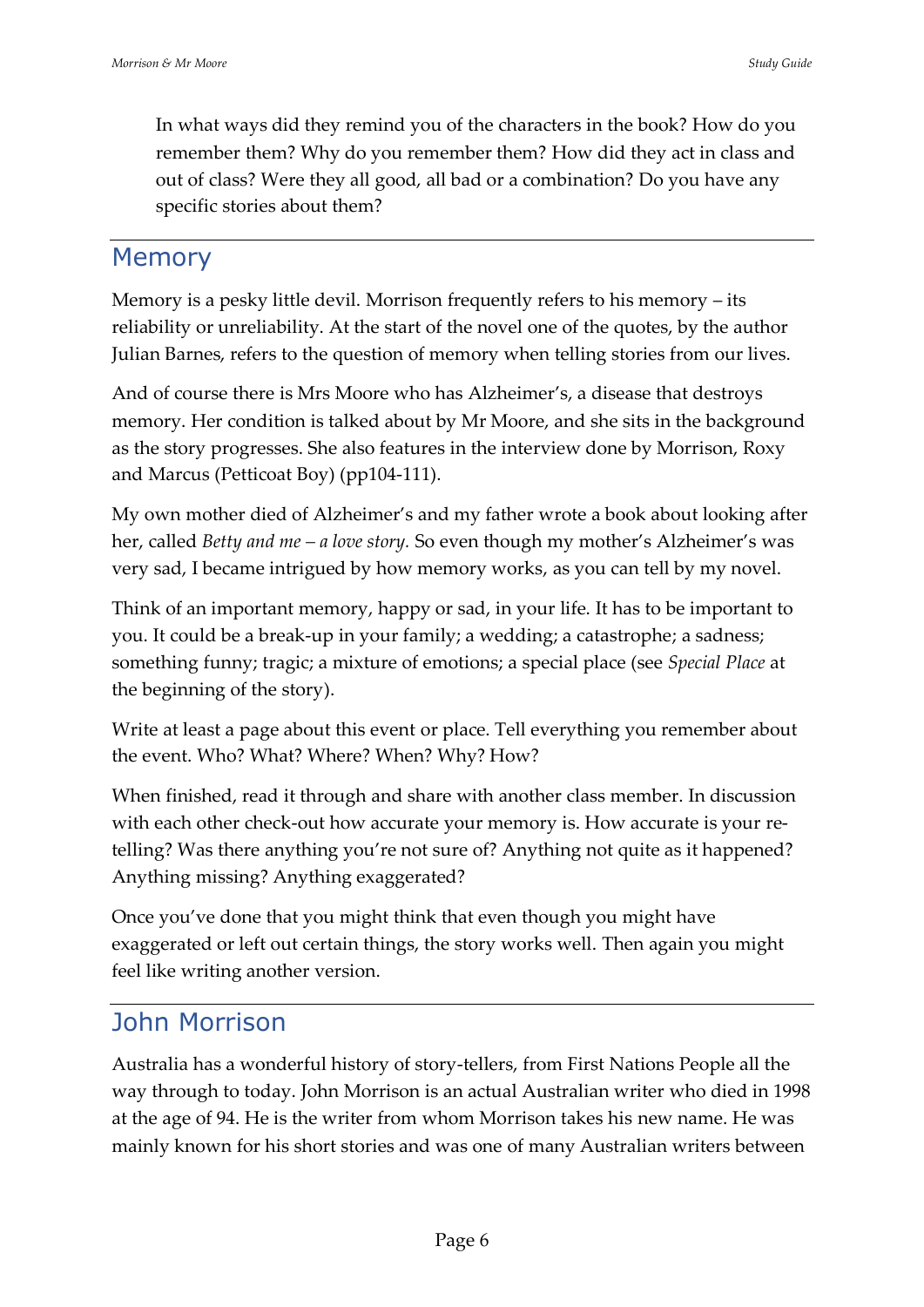the 1940's to the 1960's, who wrote about ordinary working people's lives – which is pretty much the way Morrison describes his stories.

- 21. Search 'John Morrison' and write a paragraph about him that is more detailed than Morrison's account in the story.
- 22. Find six more Australian writers who wrote about the same time as John Morrison. Make sure that three of them are women (which won't be difficult because there were just as many, if not more, women authors as men in that era).
- 23. Read a short story by John Morrison and then explain why his stories might have appealed to Morrison.
- 24. Knowing Morrison from the story, what other name could he have chosen as his new name that would have fitted the kind of young man he was and the troubles he faced. The name could be made-up, taken from history, or from the present day. Explain why you chose the name, with reference to the kind of character Morrison is.

#### Essays

25. It has been said that *Morrison and Mr Moore* is a story that is either loved or hated by readers.

Write an essay on why you loved the book

OR

Why you hated the book

OR

Why you loved and hated the book

- 26. *Morrison and Mr Moore* explores an intergenerational friendship between Morrison and Mr Moore. Discuss.
- 27. The book examines the crucial issues of authority, respect and trust. Explore how these three issues are dealt with.
- 28. Many readers would see Morrison, Roxy, Petticoat Boy and Terry as misfits. Discuss how and why they can be seen as misfits and what this says about our society.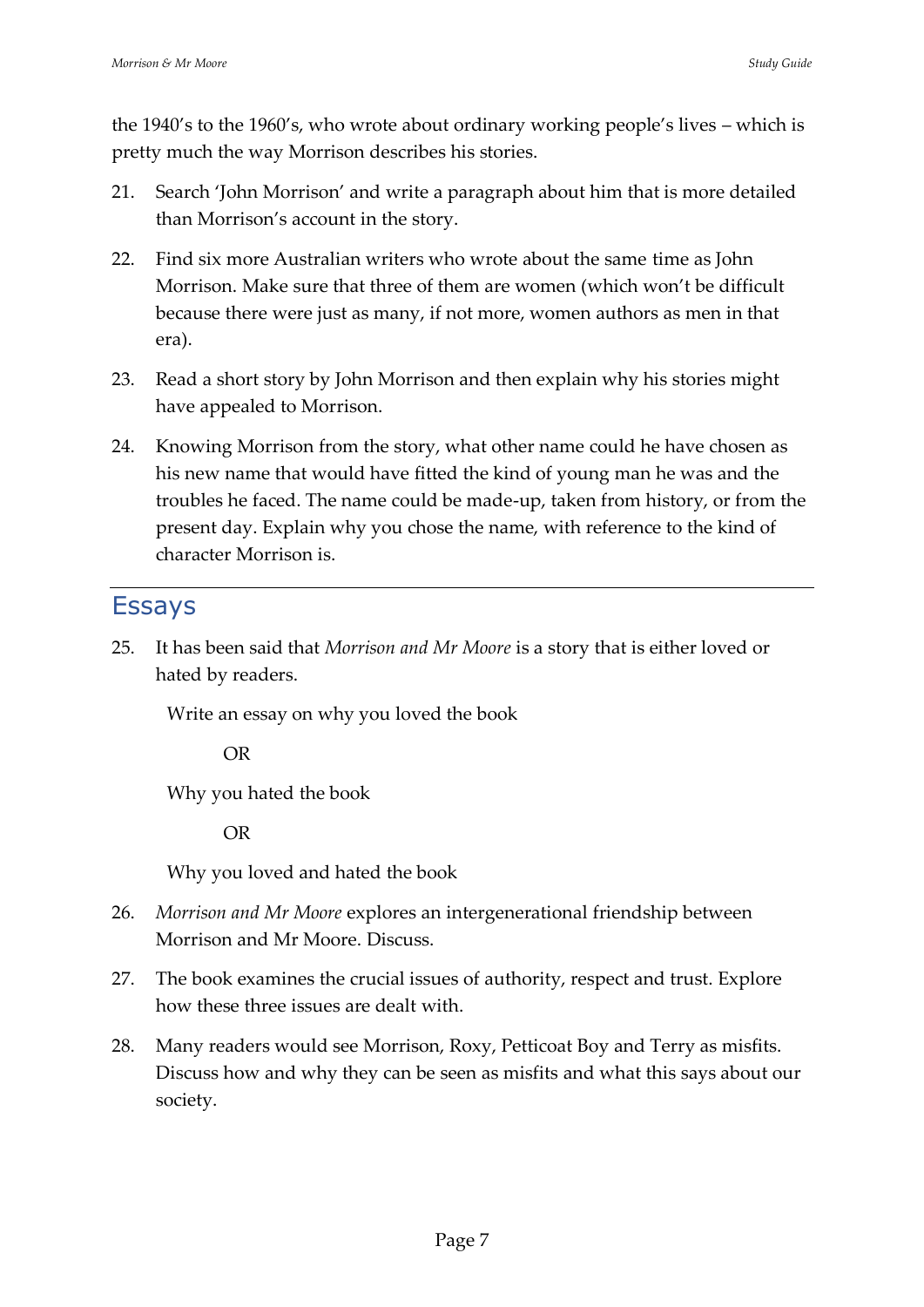29. Morrison displays some real hatred towards his mother and his life as a small child. As the story unfolds there are some signs that there is some softening of his attitude. How is this shown and why does this happen?

### A BIG Suggestion

As you read and discussed this novel, some of you have felt or remembered different events, people, anecdotes and stories out of your own lives or the lives of those close to you. You may have heard these stories or only heard bits and pieces from friends and family over the years.

On reflection do you think that these thoughts might be turned into a good story? A strong short story? A play or film script? A song? Poetry? A novel?

I know this is a big ask and perhaps it won't interest some of you, but if it does why not have a go?

How you go about writing your story will take some time and obtaining advice from your teachers and others. While I have some advice for you it would take at least another whole study guide to help you properly.

If this suggestion has made you wonder if you'd like to have a go then the best first piece of advice I can give you is:

'Put super glue on your chair and sit down.'

Good luck.

#### Bio:

#### Michael Hyde

Michael Hyde has been writing for over 40 years – mainly for adolescents and Young Adults. Examples of his work are *MAX, Tyger Tyger, Hey Joe* and *Surfing Goliath* - all critically acclaimed. *All along the Watchtower,* was his memoir of the sixties in Australia.

After 25 years as an English teacher Michael lectured in Creative Writing, Sports Writing and Children's Literature at Victoria University for 20 years. Now retired but still writing, he conducts writing workshops for students and teachers across Australia.

He also received Victoria University's Arts Faculty *Award for Teaching Excellence* and the Vice Chancellor's *Award for Teaching Excellence*. In 2013 he successfully completed